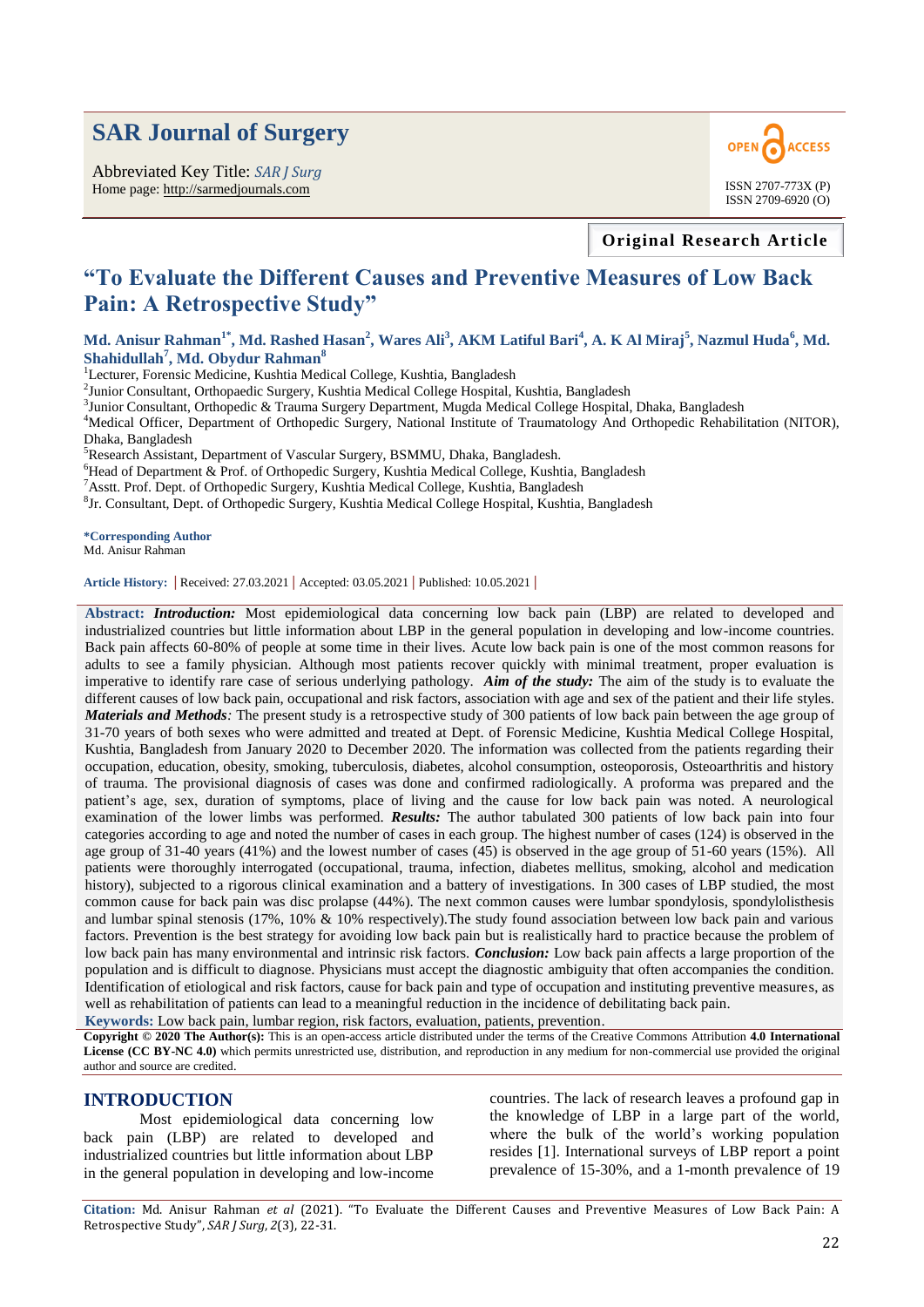- 43% [2]. Worldwide estimates of lifetime prevalence of LBP vary from 50 to 85% [1-3]. LBP is a ubiquitous health problem, representing one of the most frequent illnesses of mankind. It is often controversial, frustrating, and challenging for clinicians. Low back pain is the pain of variable duration in the lumbar region of the spine. It is a cause of physical morbidity and disability. In recent times it has become a major medical concern across the globe. Low back pain occurs as a result of multiple factors. Patient education and medications are beneficial. Most persons will experience acute low back pain during their lifetime. The first episode usually occurs between 20 to 40 years of age. Pain can be moderate to severe and debilitating, causing anxiety. Many cases of acute LBP are selflimiting and resolve with little intervention. However, many patients with acute LBP go on to develop chronic LBP. Chronic LBP is the most common cause of disability among people younger than 45 years and the third most common cause of disability among people aged 45-64 years [4]. LBP is the primary cause of activity limitation in both men and women. It affects day-to-day activities and also the performance at workplace. Acute LBP is often nonspecific and therefore cannot be attributed to a definite cause. Recurrent episodes usually are more painful with increased symptoms. LBP occurs as a result of multiple etiologies. It has a variable magnitude for different ethnic and age groups. The consequences of back pain are felt not only by the patient but also by family members, and society as a whole. The knowledge of LBP will create awareness in society of causes and risk factors associated with LBP which may be of help in taking preventive measures. LBP is a major public health problem, worldwide, which causes pain, functional disability and poor quality of life. It is a common diagnosis resulting in absence from work. It is frequently cited as a significant economic burden and the cause of much personal hardship. In Bangladesh, occurrence of LBP is alarming; nearly 60% of the people in Bangladesh have significant back pain at some time or the other in lives. It affects people from all strata of the society. Most of the low-income group people in our country are engaged in physically demanding jobs. In upper group also, lack of physical activity leads to obesity and back pain. LBP may be due to involvement of the vertebral bodies, intervening discs, ligaments, muscles, nerves, or other structures in the spine. The pain may be constant or intermittent, experienced in one site or radiating to other areas. Inspite of lot of literature available on this topic there are still many lacunae in our understanding of this disease entity. It is evident, therefore, that this is a disease, which requires finding of cause, effective treatment and merits the closest study**.** Identification of the risk factors of back pain can assist the physician in taking preventive measures and rehabilitating patients. Low back pain is defined as a non-specific condition that refers to complaints of acute or chronic pain and discomfort in or near the lumbar region. It is an

extremely common phenomena, a price mankind has to pay for their upright posture. 70% of acute back pain recovers with rest. Pain recurs in 70%. There are two types of back pain: Inflammatory, which are worst in the morning (after rest) and mechanical, which come up after exertion. Most common cause of backache is bad posture, which increases the strain on the disc and ligaments causing faster disc degeneration. The intervertebral discs and facet joints are the major units that work together to maintain the spinal kinematics. Muscle weakness, ligament injury, broken bones or damage to the intervertebral disc can all lead to abnormal biomechanics, and in the development of low back pain. A number of risk factors are associated with LBP. The modifiable risk factors include life style (like physical activity, poor muscle strength, obesity, smoking) and occupational (heavy lifting, twisting, bending, stooping, prolonged sitting, awkward posture at work). The non-modifiable risk factors include increasing age, number of children, a previous episode of LBP and major spinal deformities. The aim of the study is to evaluate the different causes of low back pain, aetiological, occupational and risk factors, association with age and sex of the patient and their life styles. All the factors of low back pain were compared with previous studies and conclusions to be drawn.

## **MATERIALS AND METHODS**

The present study is a retrospective study of 300 patients of low back pain between the age group of 31-70 years of both sexes who were admitted and treated at Dept. of Forensic Medicine, Kushtia Medical College Hospital, Kushtia, Bangladesh from January 2020 to December 2020. The information was collected from the patients regarding their occupation, education, obesity, smoking, tuberculosis, diabetes, alcohol consumption, osteoporosis, Osteoarthritis and history of trauma. The provisional diagnosis of cases was done and confirmed radiologically. A proforma was prepared and the patient's age, sex, duration of symptoms, place of living and the cause for low back pain was noted. A neurological examination of the lower limbs was performed. The results were analyzed and recorded. The battery of investigations included clinical examination like measurement of height, weight and neurological examination; Blood tests like complete blood count, erythrocyte sedimentation rate, fasting blood sugar, serum calcium and alkaline phosphatase, serum creatinine and phosphorous, protein electrophoresis, serum uric acid and rheumatoid factor; urine analysis including Bence Jones proteins; imaging included plain X-ray of the lumbosacral spine, AP and lateral views, plain X-ray of the chest, films of Computed Tomography (CT scan) and Magnetic Resonance Imaging (MRI Scan). All the findings were entered in the proforma. The descriptive measures included count and percentage. All the data were checked and edited after collection. Then the data were entered into computer and statistical analysis of the results was obtained by using windows based computer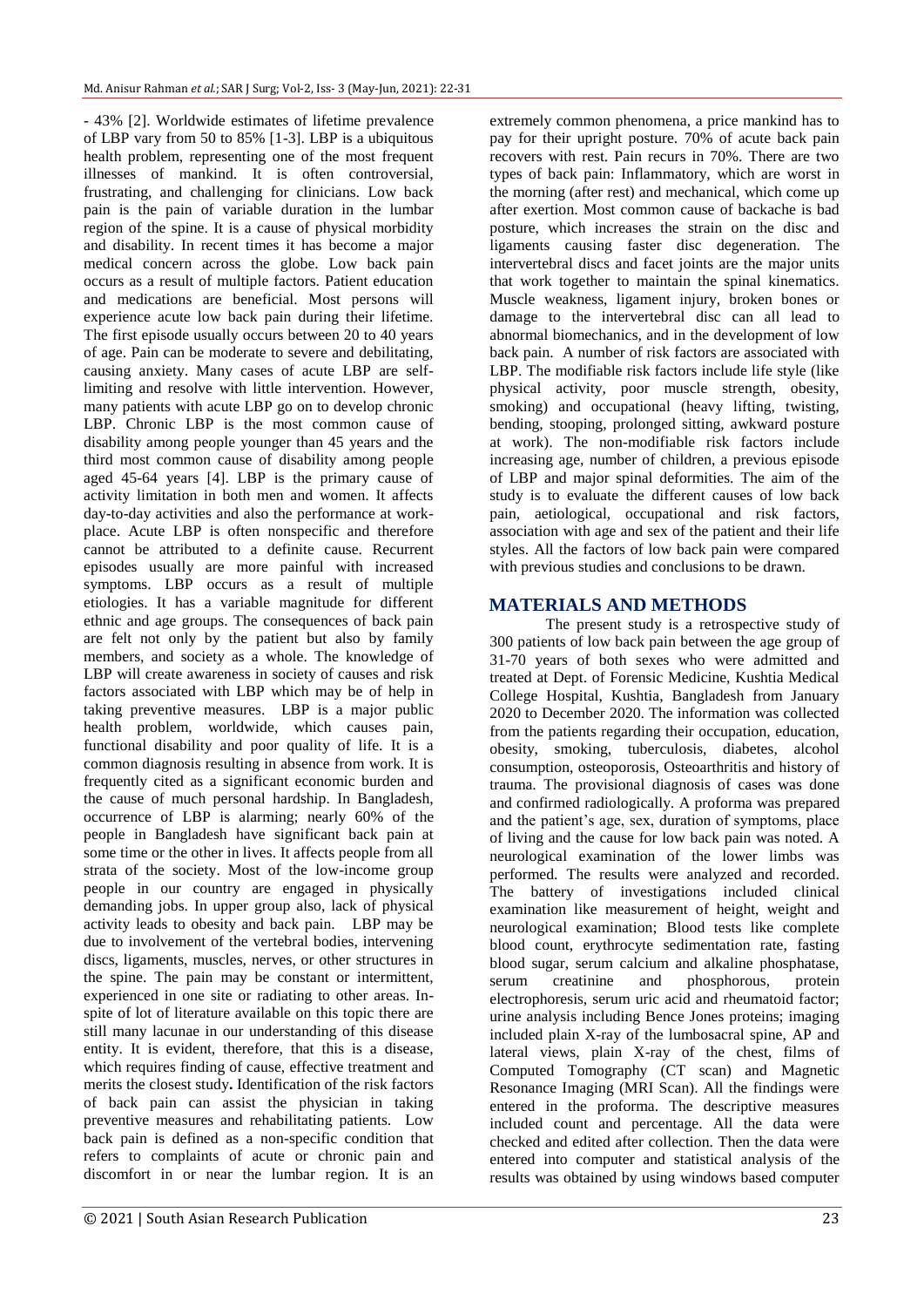software Statistical Packages for Social Sciences (SPSS-22) (SPSS Inc., Chicago, IL, USA).



**Pic: Symptoms, Causes, Preventing Low Back Pain.**

## **RESULTS**

## **Age Wise Distribution in Study Population**

The author tabulated 300 patients of low back pain into four categories according to age and noted the number of cases in each group. As shown in fig. 1, the highest number of cases (124) is observed in the age group of 31-40 years (41%) and the lowest number of cases (45) is observed in the age group of 51-60 years  $(15\%)$ .



**Fig.-1: Age wise distribution in study population.**

#### **Sex Wise Distribution in Study Population**

Among 300 cases of low back pain studied, there were 138 males (46%) and the number of females was 162 (54%) as shown in fig. 2.



**Fig.-2: Sex wise distribution in study population.**

#### **Age and Sex Wise Distribution in Study Population**

As evident in table 1, among 300 cases of low back pain studied, the highest percentage of male (51%) and the highest percentage of female (33%) were found in the age group of 31-40 years.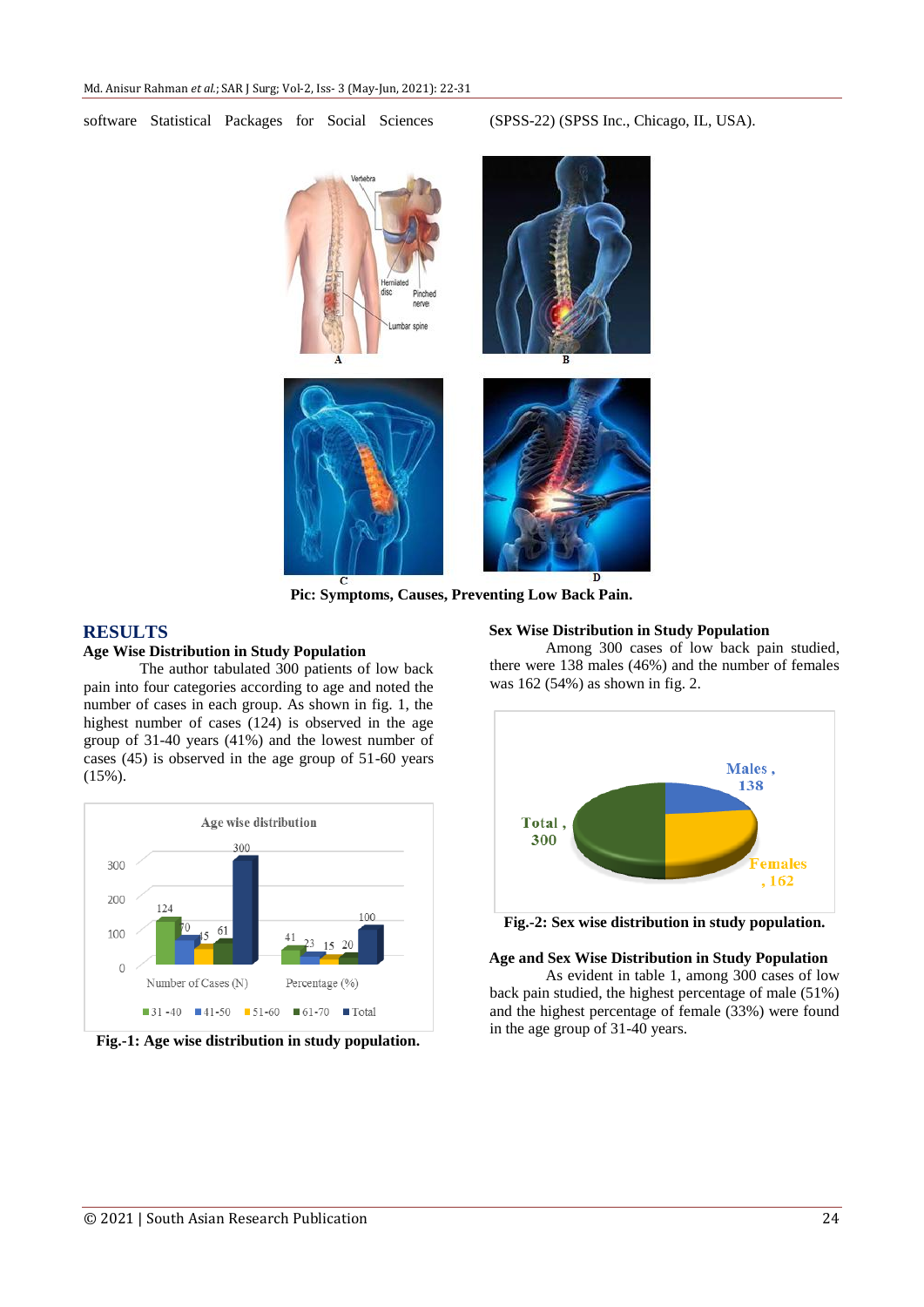| <b>Age Group</b> | <b>Male</b>  |               | Female      |               | <b>Total</b> |
|------------------|--------------|---------------|-------------|---------------|--------------|
|                  | No. of cases | $\frac{0}{0}$ | No of cases | $\frac{6}{9}$ |              |
| $31 - 40$        | 70           | 51            | 54          | 33            | 124          |
| $41 - 50$        | 28           | 20            | 42          | 26            | 70           |
| 51-60            |              | $\perp$       | 30          | 19            | 45           |
| 61-70            | 25           | 18            | 36          | 22            | 61           |
| Total            | 138          |               | 162         |               | 300          |

**Table 1: Age and sex wise distribution in study population.**

#### **Association of Smoking with Low Back Pain**

Out of 138 males of low back pain, there were 50 smokers (36%) and 88 non-smokers (64%) as shown in fig. 3.



**Fig.-3: Distribution of smoking habit in males.**

#### **Distribution of Study Population Based on Occupation in Males**

Under sedentary category there were 70 cases (51%) suffering with back pain. In manual group 40 cases (29%) were identified. There were 28 cases (20%) of backache associated with mainly sitting occupational group. The findings are shown in fig. 4.



**Fig.-4: Distribution of occupation in males.**

### **Distribution of Study Population Based on Occupation in Females**

Under the category of housewives there were 107 cases (66%) suffering with backache. In manual group (moderate to heavy physical work) 21 cases (13%) were identified. There were 34 cases (21%) of backache associated with sedentary work. The findings are shown in fig. 5.



**Fig.-5: Distribution of occupation in females.**

### **Weight of the Study Population According to Sex**

In 300 cases of LBP, 98 cases (33%) is weighing less than 60 kg. In 139 cases (46%) weight was between 60-69 kg. There were 21 cases (7%) under 70-79 kg. In 29 cases (10%) weight was between 80-89 kg. There were 13 patients (4%) with weight more than 90 kg. The findings are shown in table 2.

| Table-2: Weight of study participants according to sex. |                     |                       |                        |                    |  |  |
|---------------------------------------------------------|---------------------|-----------------------|------------------------|--------------------|--|--|
| Weight $(Kg)$                                           | <b>No. of Males</b> | <b>No. of Females</b> | Total No. of cases (N) | Percentage $(\% )$ |  |  |
| Less than 60                                            | 23                  | 75                    | 98                     | 33                 |  |  |
| 60-69                                                   | 88                  |                       | 139                    | 46                 |  |  |
| 70-79                                                   | ┑                   | 04                    | 21                     | 07                 |  |  |
| 80-89                                                   | 05                  | 24                    | 29                     | 10                 |  |  |
| More than 90                                            | 0 <sub>5</sub>      | 08                    | 13                     | 04                 |  |  |
| Total                                                   | 138                 | 162                   | 100                    | 100                |  |  |

#### **Area Wise Distribution in Study Population**

Out of 300 cases studied, 72 cases (24%) of LBP came from rural areas for evaluation, treatment and follow up. In this group there was a higher incidence in females (28%). Similarly, there were 228 cases (76%) of LBP from urban area. This group showed a higher incidence in males (81%) shown in table 3.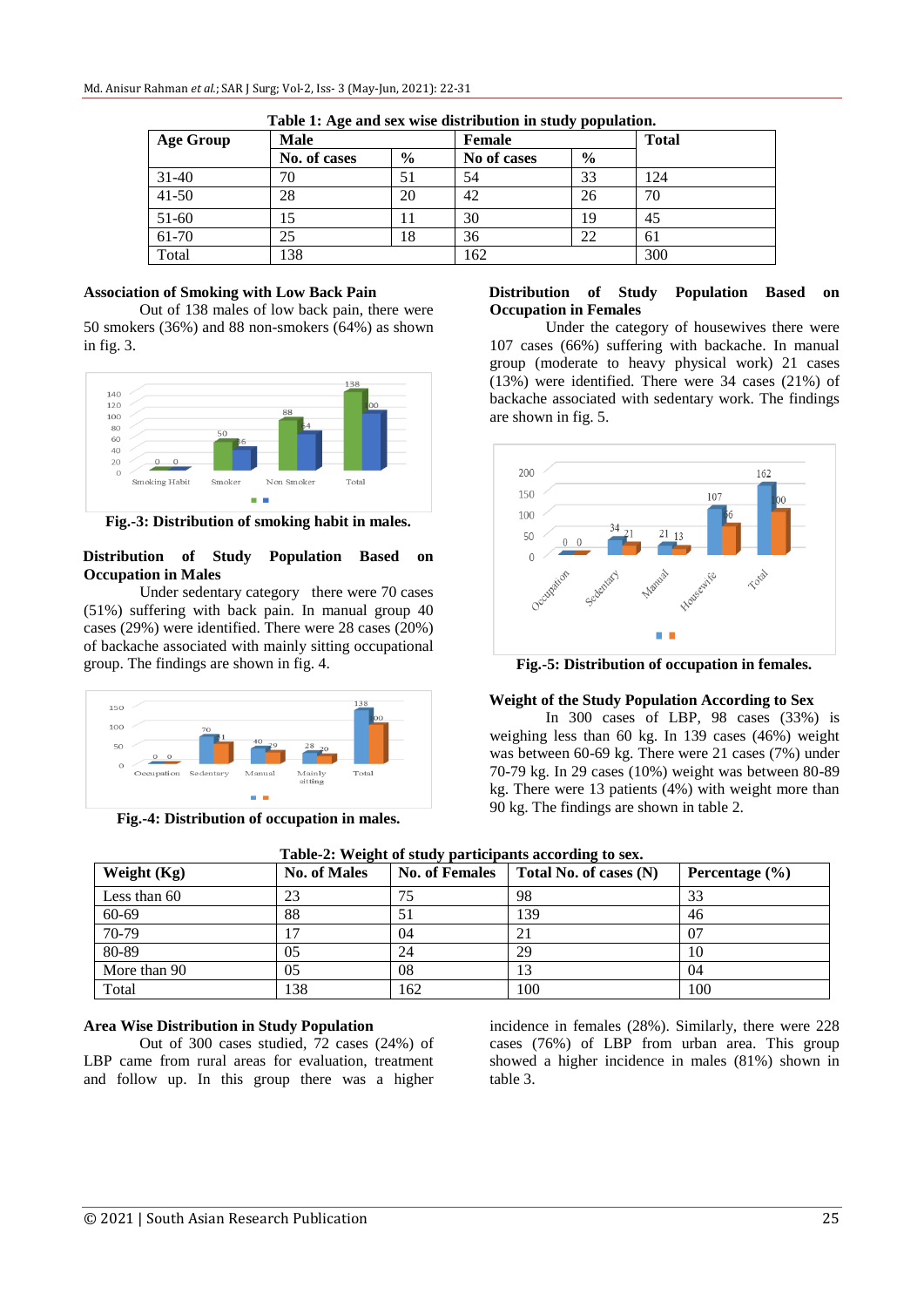| <b>Sex</b> | <b>Rural</b> |               | <b>Urban</b> |               |  |
|------------|--------------|---------------|--------------|---------------|--|
|            | No           | $\frac{6}{6}$ | No           | $\frac{0}{0}$ |  |
| Male       | 26           | 19            | 12           | 81            |  |
| Female     | 46           | 28            | 116          | 77            |  |
| Total      | 70           |               | ZC           |               |  |

| Table-3: Area wise distribution in study population. |  |  |  |
|------------------------------------------------------|--|--|--|
|                                                      |  |  |  |

#### **Distribution of Study Population Based on Educational Level**

According to educational status, the study population was divided into 4 categories- Illiterate,

primary, secondary and higher level. The findings are shown in table 4. It is observed that most of the study population were either illiterate or had just primary education.

|            | Tabic-4. Distribution of culcational icycl. |               |               |               |
|------------|---------------------------------------------|---------------|---------------|---------------|
| Level      | <b>Males</b> (138)                          |               | Females (162) |               |
|            | Number $(N)$                                | $\frac{0}{0}$ | Number $(N)$  | $\frac{6}{9}$ |
| Illiterate | 42                                          | 30            |               | 42            |
| Primary    | 40                                          | 29            | 36            | 40            |
| Secondary  | 32                                          | 23            |               | 32            |
| Higher     |                                             |               |               |               |

**Table-4: Distribution of educational level.**

### **Association of Risk Factors with Low Back Pain**

The following risk factors of low back pain were studied: Obesity, smoking, diabetes and alcohol consumption. There were 54 cases of obesity (18%), 50

cases of smoking (36%), 47 cases of diabetes (16%) and 45 cases of alcohol consumption (15%). The findings are shown in table 5.

### **Table-5: Distribution of risk factors.**

| <b>Risk factor</b>  | No. of cases $(N)$ | Percentage $(\% )$ |
|---------------------|--------------------|--------------------|
| Obesity             | 54                 | 18                 |
| Smoking             | 50                 | 36                 |
| Diabetes            | 47                 | 16                 |
| Alcohol consumption | 45                 |                    |

## **Association of aetiological factors with low back pain**

The following aetiological factors of low back pain were studied: Tuberculosis, steoporosis, osteoarthritis and depression. There were 13 cases of tuberculosis (4%), 33 cases of osteoporosis (11%), 26 cases of osteoarthritis (9%) and 9 cases of depression (3%). The findings are shown in table 6.

| Table-0. Distribution of actionogical factors. |                    |                    |  |  |  |
|------------------------------------------------|--------------------|--------------------|--|--|--|
| <b>Aetiological Factors</b>                    | No. of cases $(N)$ | Percentage $(\% )$ |  |  |  |
| <b>Tuberculosis</b>                            |                    |                    |  |  |  |
| <i><b>Osteoporosis</b></i>                     | 33                 |                    |  |  |  |
| <b>O</b> steoarthritis                         | 26                 |                    |  |  |  |
| Depression                                     |                    |                    |  |  |  |

## **Table-6: Distribution of aetiological factors.**

## **Association of Physical Risk Factors oith Low Back Pain**

In 300 cases of low back pain studied, there were 122 cases of heavy physical work (41%), 57 cases

of prolonged sitting/standing (19%), 50 cases of definite history of fall/trauma (17%) and 35 cases of bad posture (12%). In 36 cases the cause for backache is unknown (12%). The findings are shown in table 7.

| <b>Physical risk factors</b> | No. of cases $(N)$ | Percentage $(\% )$ |  |  |  |  |  |
|------------------------------|--------------------|--------------------|--|--|--|--|--|
| Heavy physical work          | 122                | 41                 |  |  |  |  |  |
| Bad posture                  | 35                 | 12                 |  |  |  |  |  |
| Prolonged sitting / standing | 57                 | 19                 |  |  |  |  |  |
| H/o fall / trauma            | 50                 | 17                 |  |  |  |  |  |
| Unknown                      | 36                 | 12                 |  |  |  |  |  |
| Total                        | 300                | 100                |  |  |  |  |  |

**Table-7: Distribution of physical risk factors.**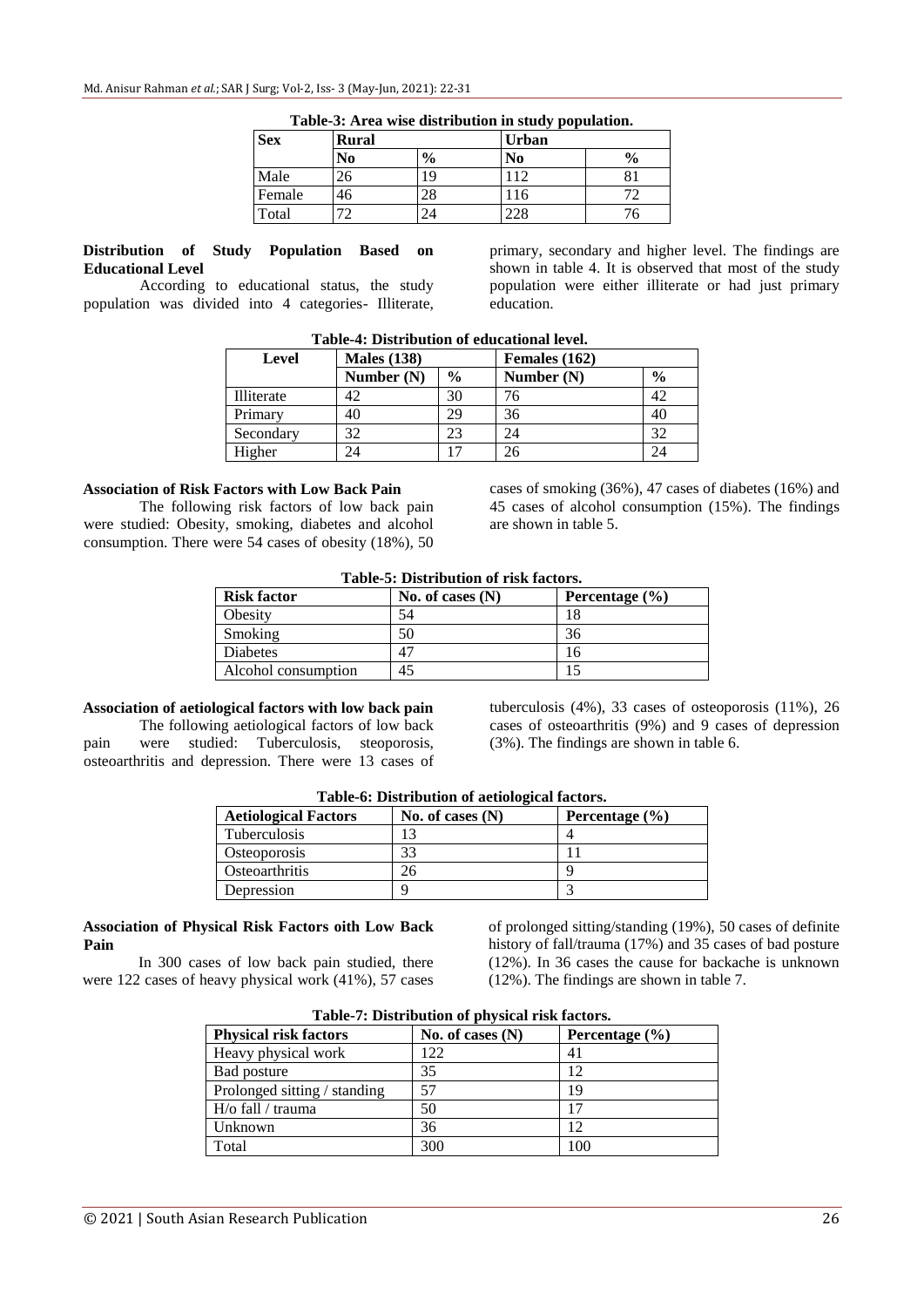### **Distribution of Causes of Low Back Pain in Study Population**

In 300 cases of LBP studied, the most common cause for back pain was disc prolapse (44%). The next common causes were lumbar spondylosis, spondylolisthesis and lumbar spinal stenosis (17%, 10% & 10% respectively). The results are shown in table 8.

| Cause                       | <b>Males</b> | <b>Females</b> | Total no of cases (N) | Percentage $(\% )$ |
|-----------------------------|--------------|----------------|-----------------------|--------------------|
| Lumbar spondylosis          | 14           | 37             | 51                    | 17                 |
| Disc prolapse               | 72           | 61             | 133                   | 44                 |
| Spondylolisthesis           | 14           | 16             | 30                    | 10                 |
| Lumbar spinal stenosis      | 15           | 15             | 30                    | 10                 |
| Fractures                   | 12           | 16             | 28                    | 09                 |
| Tuberculosis (Koch's) spine | 04           | 09             | 13                    | 04                 |
| Others                      | 07           | 08             | 15                    | 06                 |
| Total                       | 138          | 162            | 300                   | 100                |

**Table-8: Distribution of causes of low back pain.**

## **DISCUSSION**

In view of the fact that adults constitute the majority of the active work force in the society, it is recommended that risk factors of back pain be more precisely identified in order to accelerate the rehabilitation of affected patients. Disc prolapse was the most common cause of LBP in accordance with other studies. Age was a risk factor for LBP in this study as reported by previous authors [5-9] and yet other studies have indicated that age is not a significant risk factor for LBP [10-15]. Few studies showed that the risk of age for LBP differed according to the kind of pain or the duration of the pain [16, 17]. Some studies have reported that the prevalence of LBP increases with age [18-20]. It is observed that more number of patients with back pain was aged between 31 to 60 years [6, 7]. Gender differences in the prevalence of LBP are frequently observed, but might differ in degree from country to country [21-24]. The association of LBP with gender has been reported in previous studies [11, 18, 19, 25, 26]. LBP has also been shown to be more common among women than men in some occupations [6, 20, 26-30], whereas it is more frequent for men than for women in other occupations [19]. In the present study, the prevalence of LBP was higher among women than men. Few studies observed no gender specific backache [5, 12, 13, 31-33]. Osteoporosis, rheumatoid arthritis, etc., are more common in females, while ankylosing spondylitis, trauma, etc., are more common in males. In a study done by Leino-Arjas et al., height showed an association with back pain in women [9]. While in other study the prevalence of LBP was associated with stature among men [34]. Further studies may be necessary as this association of tall stature with the occurrence of LBP was not reported in other studies [11, 35, 36]. In previous studies, there was a positive association between LBP and level of education [5, 9, 15, 37-39]. Today, low level of education seems to be a stronger determinant of back trouble than do low household income. As a component of socioeconomic status, education is individual and does not change with time like occupations and income often do. Measurement by education also avoids the problems of

comparability due to unemployment. In the present study, also it was found that the maximum number of patients with backache was either illiterate or had just primary level education. The data correlates with the findings of other studies [5, 9, 15, 37-39]. The present study showed that obesity is associated with LBP. Positive associations between overweight and LBP have been observed in previous studies [6, 13, 25, 38, 40-42]. Back pain had more influence on the life style habits on females than in males [6]. Further studies may be necessary as this association of weight with the occurrence of LBP was not reported in other studies [11, 15, 35-37]. Our findings are in agreement with those of Pande et al. [43]. In few studies it was found that tuberculosis is a common cause of LBP [43-45]. While in one study it was found that tuberculosis was not significantly associated with low back pain [27]. In the present study, the prevalence of TB was less probably because of early diagnosis and effective treatment. People with sedentary jobs and heavy manual work are frequently prone for back ache [6]. Poor working postures are known to increase the rate of LBP [36, 41]. More number of cases of LBP is associated with housewives [6, 40] and sedentary life [6]. The findings in our study are correlating with that of Bener et al. [6]. Housewives tend to do most of the work around the house. This may demand them to sit, stand or bend for long periods of time or to lift heavy weights. The severity of back pain may be doubled under stressful conditions at home. This may explain the high prevalence among housewives and partly explained the high prevalence of LBP among females in general population. Many studies have shown that heavy physical work in general is associated with LBP [2, 7, 11-13, 20, 27, 32, 37, 38, 46-50]. However, those whose work was sedentary had slightly more back pain than did those whose work contained plenty of walking. Heavy physical work involves long-term repetitive mechanical stress on structures in and around the spine, such as vertebral end-plates, intervertebral discs, muscles, tendons and ligament. This may result in injuries or evoke symptoms from already present weaknesses [12]. In accordance with other studies,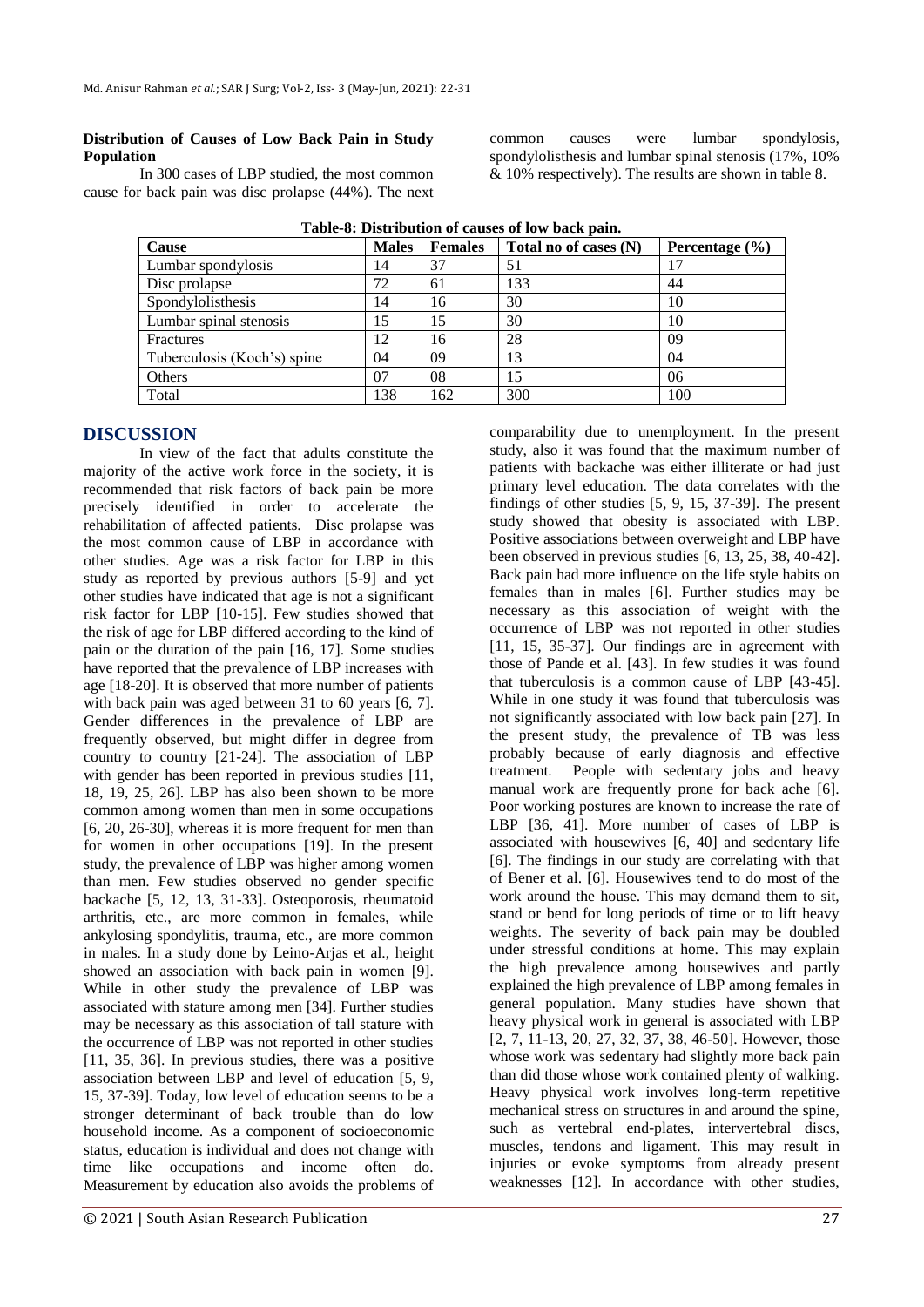heavy physical work, prolonged sitting or standing, history of falls and repetitive work were significant risk factors for LBP in our study. An association between smoking and LBP as observed in this study has been found in several epidemiological studies [3, 5, 8, 9, 13, 27, 31, 37, 41, 42, 46-48, 51-55]. While in few studies, there was no such association [6, 12, 32]. Other studies showed that smoking is significantly related to LBP even after correcting for many factors [8, 9]. Levangie PK found a positive association between smoking and LBP when current smokers were compared with nonsmokers [31]. In a review, LebouefY de, suggested that smoking should be considered a weak risk factor but not a cause of LBP [56]. In one study it was concluded that by quitting smoking, the incidence of back pain can be reduced [13]. In few studies, it was found that the prevalence of LBP increased in those with prolonged smoking [27]. Smoking leads to reduced perfusion and malnutrition of tissues in or around the spine [47, 57]. This may weaken the power of the spine's resistance to stress. It may also interfere with the healing of injuries [12]. To date, the nutrition of vertebrae and intervertebral discs has been found to be affected by smoking [47, 57]. The association between smoking and LBP has been reported to be stronger among persons who suffer from respiratory diseases [3, 47], similar to heavy physical work, chronic cough and expiratory obstruction may also involve mechanical stress on spinal structures [12]. Smoking may reflect a complex of psychological and life style factors. Smokers tend to have a lower physical and mental health status and thus show more depressive symptoms. Smoking also may vary with social class, education and occupation. No mechanism for the association between smoking and LBP has been established, but some researchers tried to explain the association. One hypothesis is that nicotine reduces the body's blood flow and nutrition supply, negatively affects tissue metabolism [47], and can increase susceptibility to injury. Another hypothesis is that smoking decreases bone mineral density and leads to higher risk of fracture [58]. The results of our study confirm the association of the occurrence of LBP with smoking habits. Smoking is also associated with psychological risk factors, such as job dissatisfaction, lack of social support, job stress, and daily physical activity. Smoking may not be a direct cause of LBP, but only a confounding factor. Moreover, while smoking may be a cause of LBP, it may also be an effect of LBP. Smoking is thought to induce mood enhancement and may reduce the subjective stress caused by LBP [59]. Further study is needed to determine which precedes, smoking or LBP. The level of urbanization in our study has some relation with low back pain in accordance with previous study [6]. Craig Desmond Smith [27] found that subjects with urinary tract infection (UTI) had a higher prevalence of LBP and found that UTI was significantly associated with LBP. In the present study also there was association between UTI and LBP. Recent studies have reported that psychological factors such as job satisfaction [60]

and job strain [60, 61] also may be risk factors for LBP. In few studies depression was significantly associated with LBP [27, 39, 40]. In a previous study, workers exposed to high stress at home and at work also suffered a significantly higher rate of LBP [60]. In present study, the highest prevalence of depression in LBP was seen in patients between 41-50 years. The findings are not correlating with the previous studies. The association of depression with back pain is more prevalent in developed countries than in developing countries, and that depression was more prevalent in women than in men. A definitive history of trauma is found to be associated with LBP. The findings in the present study are correlating with previous studies [13]. Alcohol consumption was not a significant risk factor for LBP in this study, but another study has shown that alcohol abuse is significantly more frequent among patients with LBP [62]. Back pain is common in women who have had several pregnancies. Lack of exercise leading to poor muscle tone and nutritional osteomalacia are contributory factors in the patients. In one study it was found that LBP was associated with pregnancy, industrial exposure and time spent in a car [31]. Osteoarthritis is a degenerative, progressive disorder that commonly affects the knee and the back. The most common symptom of osteoporosis is backache secondary to vertebral compression. Associations between various factors and back pain have consistently been found in a number of studies. The results of this study are in line with the previous observations. Preventing LBP is an important theoretical principle of treatment, but in practice it is difficult to implement because LBP has a variety of risk factors. Clinical findings, in combination with radiological examination in particular, and MRI enable an early diagnosis to be established in cases like tuberculosis [45]. Obese person is of a higher risk of developing LBP and it is recommended that, health education regarding weight reduction is a useful means to prevent LBP. Regular exercises like walking is of great help in adult population. Health education on posture and correct weight lifting techniques; no lifting of heavy weights; avoid prolonged sitting, standing, squatting, etc. Health education is the most important aspect to prevent back pain**.** Proper posture during work; using ergonomically designed chairs; taking breaks from work at regular intervals; getting up, taking a short walk and sitting again for work is a good practice. Yoga and meditation helps to combat mental and physical stress. Keeping realistic goals and philosophical attitude defuses mental tension and prevents burn out. High protein and calcium rich diet for osteoporosis patients; adequate rest; use of pain killers, muscle relaxants, supports like belt etc. are useful.

#### **CONCLUSION**

Low back pain affects a large proportion of the population and is difficult to diagnose. Physicians must accept the diagnostic ambiguity that often accompanies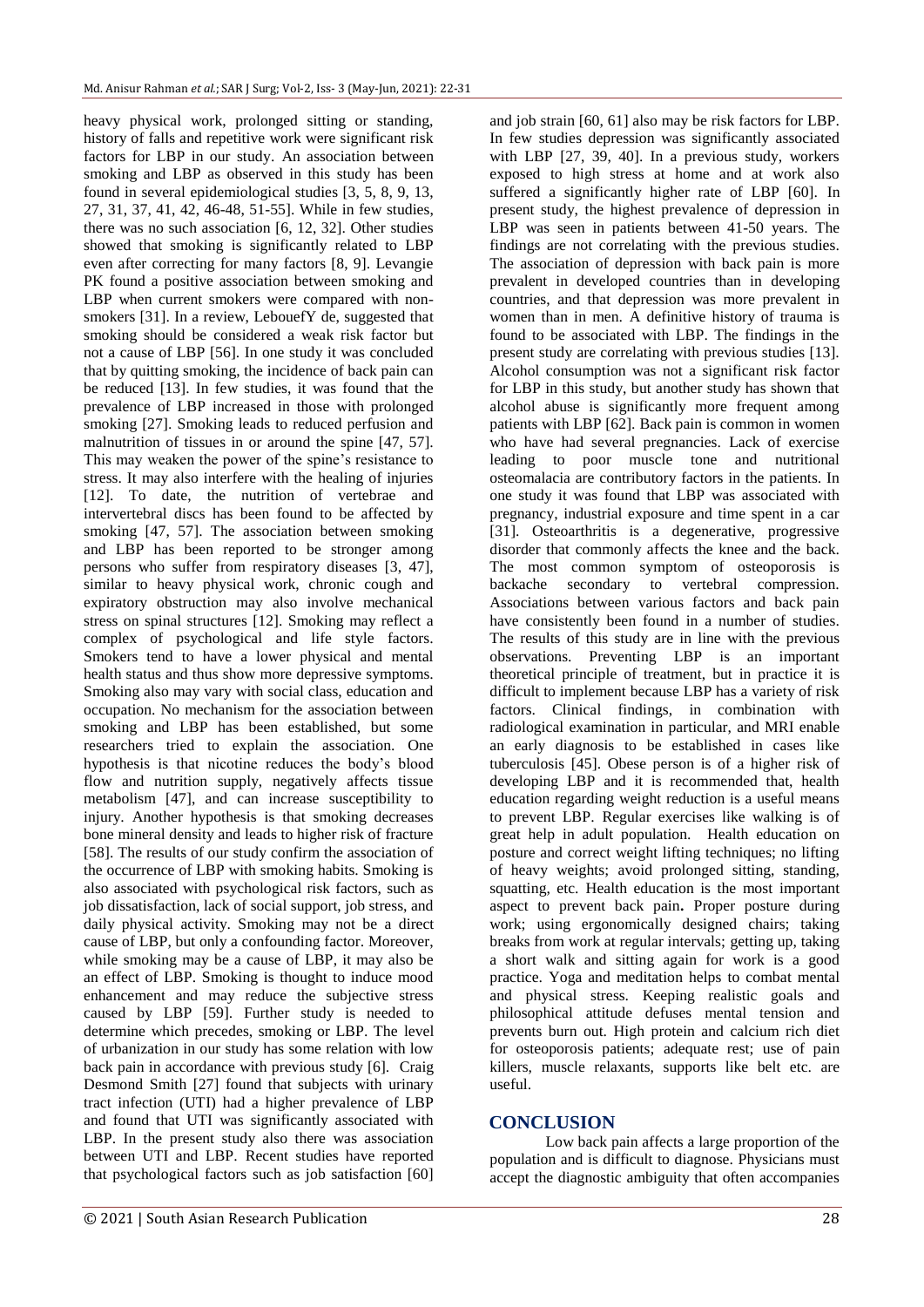the condition. Identification of etiological and risk factors, cause for back pain and type of occupation and instituting preventive measures, as well as rehabilitation of patients can lead to a meaningful reduction in the incidence of debilitating back pain. Special attention should be given to the education of housewives in terms of low back protection, healthy nutrition, and family planning. Poverty seems to be a significant barrier to patient presentation to physicians, requiring extended social security coverage. It is important to take comprehensive preventive measures to address a range of work and life conditions that can be improved to decrease the incidence of low back pain. Within the public health context it is important to prevent injuries and painful conditions by addressing modifiable risk factors.

## **REFERENCES**

- 1. Volinn, E. (1997). The epidemiology of low back pain in the rest of the world: a review of surveys in low-and middle-income countries. Spine, 22(15), 1747-1754.
- 2. Nachemson A, Jonsson E. (2000). The scientific evidence of causes, diagnosis and treatment. Lippincott Williams & Wilkins, 165-183.
- 3. Leboeuf-Yde C, Yashin A, Lauritzen T. (1996). Does smoking cause low back pain? Results from a population-based study. J Manip Physiol Therap, 19:99-108.
- 4. Kuritzky L. (1997). Low back pain. Compr Ther, 23: 332-336.
- 5. Otani, T., Iwasaki, M., Ohta, A., Kuroiwa, M., Sasazawa, Y., Suzuki, S., & Aoki, S. (2002). Low back pain and smoking in a community sample in Japan. Journal of Occupational Health, 44(4), 207- 213.
- 6. Bener A, Alwash R, Gaber T, Lovasz G. (2003). Obesity and low back pain. Coll Antropol, 27(1): 95-104.
- 7. Sanya AO, Omokhodion FO, Ogwumike OO. (2005). Risk factors for low back pain among hospital workers in Ibadan, Oyo State, Nigeria. Journal of the Nigerian Society of Physiotherapy, 15(2): 31-34.
- 8. Eriksen WB, Brage S, Bruusgaard D. (1997). Does smoking aggravate musculoskeletal pain? Scand J Rheumatol, 26: 49-54.
- 9. Leino-Arjas P; 1998). Smoking and musculoskeletal disorders in the metal industry: a prospective study. Occup Environ Med., 55: 828- 833.
- 10. Skov T, Borg V, Orhede E. (1996). Psychological and physical risk factors for musculoskeletal disorders of the neck, shoulders and lower back in sales people. Occup Environ Med, 53: 351-356.
- 11. Burdorf A, Sorock G. (1997). Positive and negative evidence of risk factors for back disorders. Scand J Work Environ Health, 23: 243256.
- 12. Eriksen W, Natvig B, Bruusgaard D. (1999). Smoking, heavy physical work and low back pain:

A fouryear prospective study. Occup Med (Lond), 49(3): 155-160.

- 13. De Costa C, Honeyman and Jacob; 2002: 1-45.
- 14. Kim NH, Lee HM, Yoo JD, Suh JS. (1999). Sacroiliac joint tuberculosis – classification and treatment. Clin Orthop Relat Res, 358: 215-222.
- 15. Kwon MA, Shim WS, Kim MH, Gwak MS, Hahm TS, Kim GS et al. (2006). A correlation between low back pain and associated factors: a study involving 772 patients who had undergone general physical examination. J Korean Med Sci, 21(6):1086-1091.
- 16. Lipscomb HJ, Dement JM, Loomis DP, Silverstein B, Kalat J. (1997). Surveillance of workrelated musculoskeletal injuries among union carpenters. Am J Ind Med, 32: 629-640.
- 17. Leboeuf-Y de C, Lauritsen JM, Lauritzen T. (1997). Why has the search for causes of low back pain largely been non conclusive? Spine, 22: 877- 881.
- 18. Bejia I, Younes M, Jamila HB, Khalfallah T, Ben Salem K, Touzi M et al. (2005). Prevalence and factors associated to low back pain among hospital staff. Joint Bone Spine, 72:254259.
- 19. Fabunmi AA, Aba SO, Odunaiya NA. (2005).Prevalence of low back pain among peasant farmers in a rural community in South West Nigeria. Afr J Med Sci., 34: 259-262.
- 20. Ghaffari M, Alipour A, Jensen I, Farshad AA, Vingard E. (2006).Low back pain among Iranian industrial workers. Occup Med (Lond), 56(7): 455- 460.
- 21. Leino PI, Berg MA, Puska P. (1994). Is back pain increasing? Results from national surveys in Finland during 1978/9-1992. Scand J Rheumatol, 23: 269-276.
- 22. Kuwashima A, Aizawa Y, Nakamura K, Watanabe M. (1997). National survey on accidental low back pain in work place. Ind Health, 35: 187-193.
- 23. Morken T, Riise T, Moen B, Hauge SHV, HolienS, Langedrag A et al. (2003). Low back pain and widespread pain predict sickness absence among industrial workers. BMC Musculoskelet Disord, 4: 21.
- 24. Guo HR, Chang YC, Yeh WY, Chen CW, Guo YL. (2004). Prevalence of musculoskeletal disorders among workers in Taiwan: a Nation wide study. J Occup Health, 46: 26-36.
- 25. Mohammed H, Tarawneh M, Mahadine Z. (2000). The association of low back pain with obesity in one of the primary health care centres. Bahrain Med Bull., 22(1). Available from [http://www.bahrainmedicalbulletin.com/march\\_](http://www.bahrainmedicalbulletin.com/march_) 2000/association.pdf
- 26. Nagasu M, Sakai K, Ito A, Tomita S, Temmyo Y. (2007). Prevalence and risk factors for low back pain among professional cooks working in school lunch services. BMC Public Health, 24(7): 171.
- 27. Desmond SC. (2004).An Epidemiological study of low back pain in a student population of South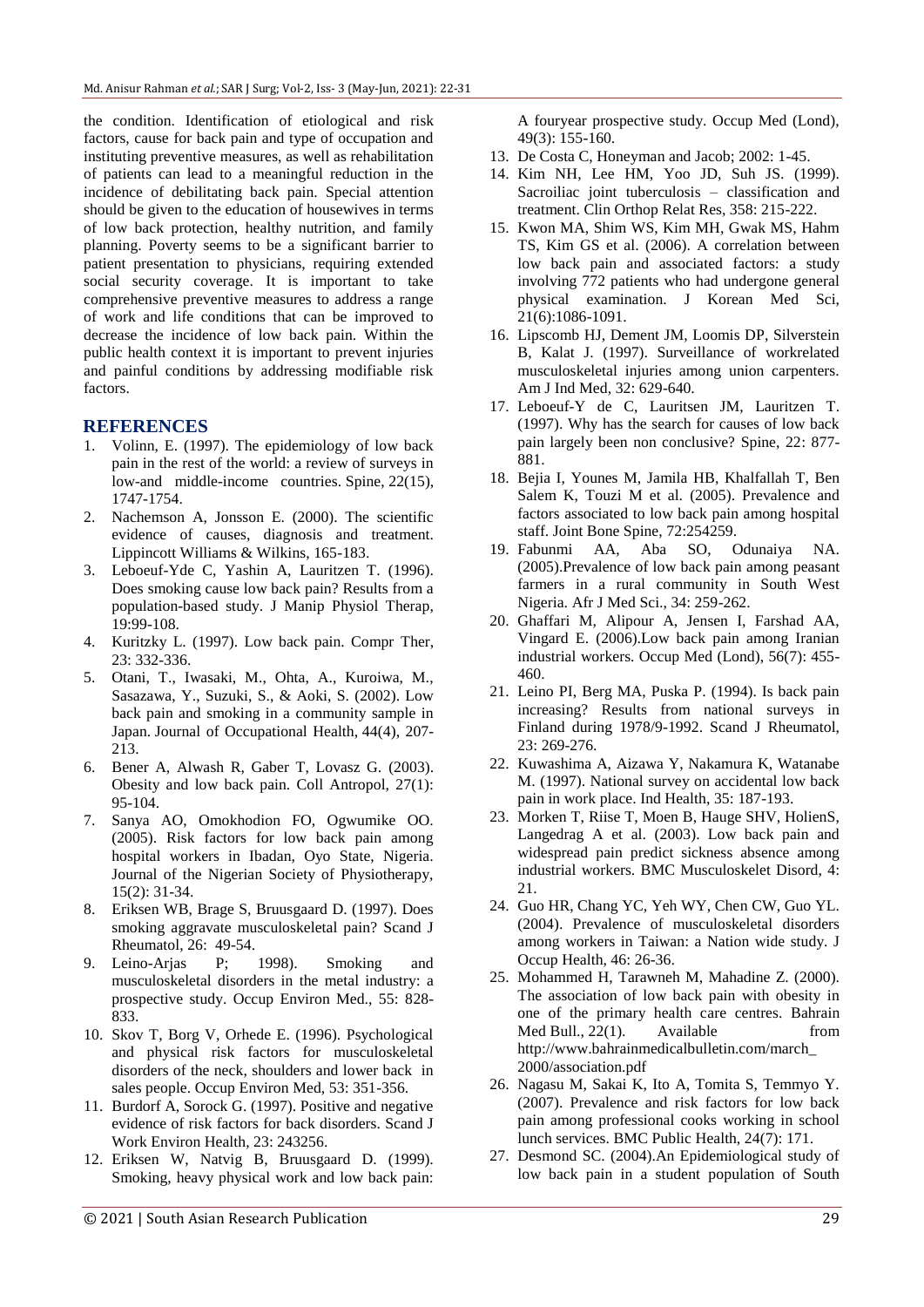African Tertiary Education Institution, Available from http://ir.dut.ac.za/handle/10321/294

- 28. Stam HJ, Dommisse AM, Bussman HJ. (2004).Prevalence of low back pain after transfemoral amputation related to physical activity and other prosthesis-related parameters. Disabil Rehabil, 26: 794-797.
- 29. Leroux I, Brisson C, Montreuil S. (2006).Job strain and neck-shoulder symptoms: a prevalence study of women and men white collar workers. Occup Med, 56: 102-109.
- 30. Marty M, Rozenberg S, Duplan B, Thomas P, Duquesnoy B, Allaert F. (2008). Quality of sleep in patients with chronic low back pain: a case control study. Eur Spine J, 17(6): 839 – 844.
- 31. Levangie PK. (1999). Association of low back pain with self-reported risk factors among patients seeking physical therapy services. American Physical Therapy Association.
- 32. Omokhidion FO, Umar US and Ogunnowo BE. (2000). Prevalence of low back pain among staff in a rural hospital in Nigeria. Occup. Med. (Lond), 50(2):107-110.
- 33. Gurpreet Singh SK, Sandhu R. (2008). Severity of disability in elderly patients with low back pain in Amritsar, Punjab. Anthropologist, 10(4): 265-268.
- 34. Lau EM, Egger P, Coggon D, Cooper C, Valenti L, O' Connell D. (1995). Low back pain in Hong Kong: prevalence and characteristics compared with Britain. J Epidemiol Commun Health, 49: 492-494.
- 35. Han TS, Schouten JS, Lean ME, Seidell JC. (1997). The prevalence of low back pain and associations with body fatness, fat distribution and height. Int J Obesity Related Metab Disord, 21: 600607.
- 36. Yip YB, Ho SC, Chan SG. (2001). Tall stature, overweight and the prevalence of low back pain in Chinese middle-aged women. Int J Obesity Related Metab Disord, 25: 887-892.
- 37. Heliovaara M, Makela M, Knekt P, Impivaara O, Aromaa A. (1991). Determinants of sciatica and lowback pain. Spine, 16: 608-614.
- 38. Heistaro S, Vartianen E, Heliovaara M, Puska P. (1998). Trends of back pain in eastern Finland, 19721992, in relation to socioeconomic status and behavioural risk factors. Am J Epidemiol, 148 (7): 671-682.
- 39. Bener A, El Rufaie OF, Kamran S, Georgievski AB, Farooq A, Rysavy M. (2006). Aplar Disability, depression and somatization in a low back pain population. Int J Rheum Dis, 9(3), 257263.
- 40. Altinel L, Kose KC, Ergan V, Isik C, Aksoy Y, Ozdemir A et al. (2008). The prevalence of low back pain and risk factors among adult population in Afyon region, Turkey. Acta Orthop Traumatol Turc, 42(5): 328 -333.
- 41. Tiwari RR, Pathak MC, Zodpey SP. (2003). Low back pain among textile workers. Indian Journal of Occup and Environmental Med, 7(1): 2729.
- 42. Mortimer M, Wiktorin C, Pernold G, Svensson H, Vingard E. (2001). Sports activities, body weight and smoking in relation to low-back pain: a population-based case-referent study. Scand J Med Sci Sports, 11(3):178 – 192.
- 43. Pande KC, Pande SK, Babhulkar SS. (1996). An atypical presentation of tuberculosis of the spine. Spinal Cord, 34(12): 716 – 719.
- 44. Galukande M, Muwazi S, Mugisa DB. (2005). Aetiology of low back pain in Mulago Hospital, Uganda. Afr Health Sci, 5: 164-167.
- 45. Abou Raya S, Abou Raya A. (2006). Spinal tuberculosis: overlooked? J Intern Med, 260(2):160-163.
- 46. Frymoyer JW, Pope MH, Costanca MC, Rosen JC, Goggin JE, Wilder DG. (1980). Epidemiological studies of low-back pain. Spine, 5: 419423.
- 47. Frymoyer JW, Pope MH, Clements JH, Wilder DG, Mac Pherson B, Ashikaga T. (1983). Risk factors in low back pain An epidemiological survey. J Bone Joint Surgery Am, 65(22): 213-218.
- 48. Riihimki H, Viikari-Juntura E, Moneta G, Kuha J, Videman T, Tola S. (1994). Incidence of sciatic pain among men in machine operating, dynamic physical work, and sedentary work. Spine, 19: 138- 142.
- 49. Wickstrom GJ, Pentti J. (1998). Occupational factors affecting sick leave attributed to low-back pain. Scand J Work Environ Health, 24, 145152.
- 50. Vingård E, Alfredsson L, Hagberg M, Kilbom A, Theorell T, Waldenström M et al. (2000). To what extent do current and past physical and psychosocial occupational factors explain care seeking for low back pain in a working population. Spine, 25(4): 493-500.
- 51. Manninen P, Rihimak H, Heliovaara M. (1995). Incidence and risk factors of low back pain in middle-aged farmers. Occup Med (Lond), 45(3): 141-146.
- 52. Boshuizen HC, Verbeek JHAM, Broersen JPJ, Weel ANH. (1993). Do smokers get more back pain? Spine, 18:35-40.
- 53. Goldberg MS, Scott SC, Mayo NE. (2000). A review of the association between cigarette smoking and the development of non-specific back pain and related outcomes. Spine, 25: 995-1014.
- 54. Morken T, Moen B, Riise T, Bergum O, Bua L, Hauge SH et al. (2000). Prevalence of musculoskeletal symptoms among aluminium workers. Occup Med (Lond), 50(6): 414-421.
- 55. Power C, Frank J, Hertzman C, Schierhout G, Li L. (2001). Predictors of low back pain onset in a prospective British study. Am J Public Health, 91(10):  $1671 - 1678$ .
- 56. Leboeuf-Yde C. (1999). Smoking and low back pain: A systematic literature review of 41 journal articles reporting 47 epidemiologic studies. Spine (Phila Pa 1976), 24(14): 1463-1470.